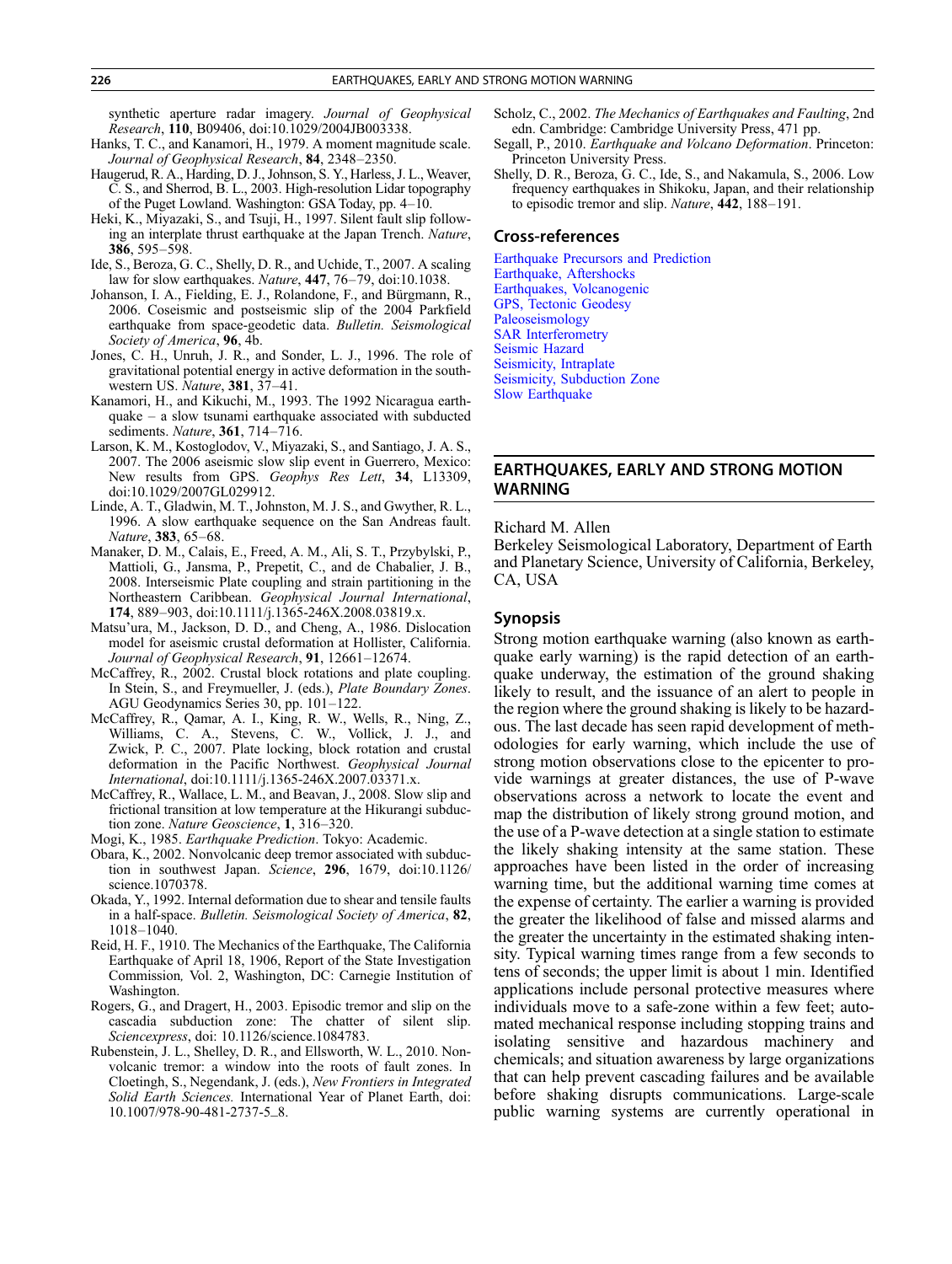Mexico and Japan, and smaller systems are used in Romania, Turkey, and Taiwan. Testing is underway by seismic networks in many other countries; however, implementation will require significant financial, political, and sociological hurdles to be crossed.

# Introduction

Strong motion earthquake warning, more commonly referred to as earthquake early warning (EEW), is the rapid detection of an earthquake underway, estimation of the intensity of ground shaking likely to result, and issuance of a warning in the area likely to experience damaging strong motion. It provides high-probability warnings of shaking likely to occur within seconds to tens of seconds. The ability to provide warnings is relatively new and due to recent scientific development of methodologies to rapidly estimate the size of earthquakes underway, coupled with modern engineering of rapid communications to collect seismic data and distribute warnings, and a political will to operate state-of-the-art geophysical networks for the purpose of both scientific discovery and societal benefit.

EEW is one of three categories of earthquake warnings. Long-term warnings provide relatively low probabilities of earthquakes over long time periods, typically decades, and are usually referred to as earthquake forecasts. On these long timescales, earthquake likelihood can be estimated based on historic earthquake recurrence intervals and plate motion rates, linked together with deformation models incorporating fault geometries. For example, the probability of an  $M > 6.7$  earthquake on the Hayward-Rodgers Creek fault that crosses the UC Berkeley campus is estimated to be 31% over 30 years (Working Group on California Earthquake Probabilities, [2007](#page-6-0)). These forecasts are also translated into estimates of ground shaking intensity that can be used to define building codes designed to prevent new buildings from collapse in the forecast of earthquakes.

The other end-member is earthquake prediction. The term prediction usually means a high probability of a large, damaging earthquake over a short time interval. For example, predicting an  $M > 7$  earthquake on the Hayward Fault next week (Allen, [1976](#page-6-0)). Earthquake prediction is currently not possible, as we have not been able to identify a precursory signal that consistently occurs before earthquakes, and most seismologists agree that prediction will not be possible in the near future. EEW is intermediary in that it is possible to provide warning before shaking is felt, however, the warnings are only a few seconds to tens of seconds.

### Uses of early warning

Uses of EEW that have been identified to date fall into three broad categories (Allen et al., [2009d\)](#page-6-0): personal protection, automated mechanical actions, and situation awareness. The first use that people think about when introduced to early warning is personal protection. For most people, given that there will only be a few to a few tens of seconds of warning, the appropriate action is to move to a "safe-zone" within a few meters of your current location – under a sturdy table, away from falling hazards including windows, bookshelves, etc. These safe-zones need to be identified ahead of time in the locations that people spend most of their time, that is, in their homes and offices or workplaces. In most cases there is not sufficient time to evacuate buildings, and EEW is no substitute for building standards that prevent building collapse. It currently takes schoolchildren in Japan and Mexico  $\sim$  5 s to get under their desks in response to audible warnings. Outdoors, people should move away from buildings, masonry walls, and other falling hazards including broken glass, street signs, etc. In hazardous work sites including construction sites, manufacturing and chemical facilities, the same principle applies: move to predefined safe-zones.

The second category is automated mechanical control. Within the transportation sector, implemented warning systems are currently used to slow and stop trains, stop airplanes from landing by issuing a go-around command, and to bring traffic to a halt. They could also be used to turn metering or tollbooth lights to red at the entrance to vulnerable road bridges, tunnels, and overpasses. Within buildings, warnings are now used to stop elevators at the next floor and open the doors, open emergency exit doors and window blinds, and turn on lights. Industrial facilities use the warning to place machinery or product into a safe mode. For example, a chip manufacturer in Japan places sensitive micro-robots into a hold mode to reduce damage, and isolates hazardous chemical systems to minimize any resulting leaks. In Japan, engineers are also experimenting with using warnings within automated structural control systems that change the mechanical properties of the building to better withstand the expected shaking. This is an area where there are a myriad of possible applications, most of which are very specific to individual users.

Finally, situation awareness is very important to organizations with responsibilities for large infrastructures and/ or people. These include government agencies, utility, and transportation companies. While these groups may take early warning actions, they also have a need to rapidly understand why part or all of their system is failing. For example, an electrical power grid may start to fail in one area, and operators need to rapidly understand why it is failing in order to reduce cascading failures throughout the system. EEW can provide this information more rapidly than any of the existing post-earthquake information systems. EEWalso has the advantage that much of the data needed to map out the likely shaking is collected before significant shaking has occurred. This means that the information can be transmitted across data-networks and out to users before strong shaking has the opportunity to disrupt communications.

One of the main concerns expressed in response to the early warning concept is panic: will people panic when they receive the warning and injure themselves or others as a result. Social scientists have long studied this issue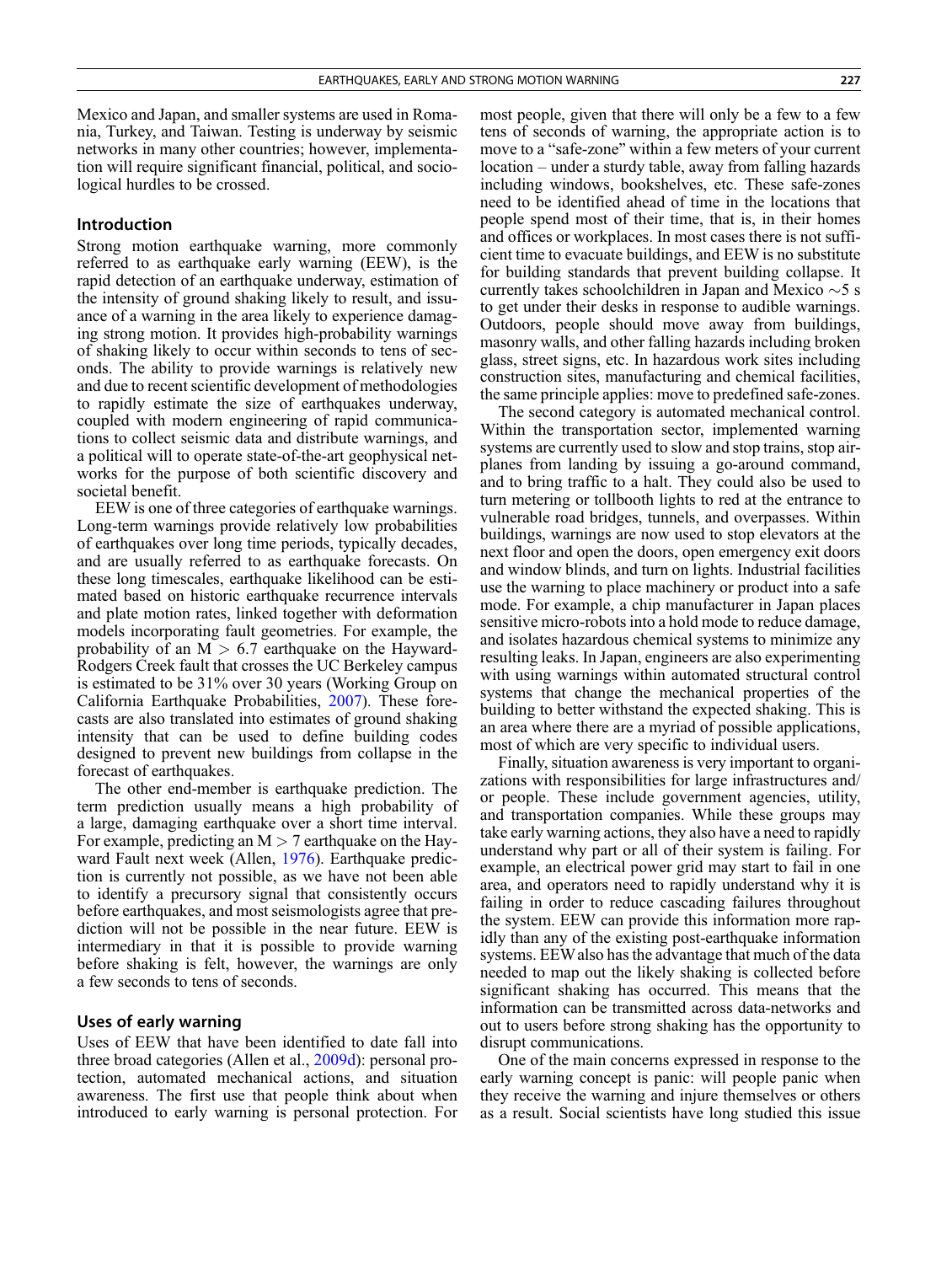and find that it is not the source of concern that many seismologists think it is (Quarantelli, [1956](#page-6-0); Goltz, [2002](#page-6-0)). The experience that we now have from public warnings in Mexico and Japan provides no evidence that warnings result in panic (Espinosa Aranda et al., [2009](#page-6-0); Kamigaichi et al., [2009](#page-6-0)). There is no evidence for traffic accidents resulting from warnings and no evidence of public stampedes. Implementation of EEW does require an educational campaign to educate people about what EEW can do and help them identify the appropriate actions in their locations (Kamigaichi et al., [2009](#page-6-0)).

## Approaches to early warning

All EEW methodologies must use just a few seconds of data to detect an earthquake underway and rapidly assess its intensity. There is generally a trade-off between the amount of warning time and the accuracy or certainty of the warnings. Greater certainty requires more data from one or more stations, but waiting for that data reduces the warning time. The challenge when building an early warning system is to determine whether additional accuracy is worth the increasing delay.

Strong-motion-based warning. The first warning methodologies used this approach. When strong ground shaking is observed at one location, close to the earthquake epicenter, the shaking intensity at greater distances can be estimated using ground motion prediction equations and a warning transmitted ahead of the ground shaking. This approach is called front detection and is used in Mexico City where the earthquake source zone is  $\sim$ 300 km from the city. [Figure 1](#page-3-0) shows the time at which peak ground shaking was observed at all available stations recording nine  $M \geq 6$  earthquakes. A strong-motionbased warning would be possible at some point between 10 s and 20 s after the origin time for these events, depending on the proximity of the closest station(s). By 20 s, the onset of strong shaking is  $\sim 60$  km from the epicenter meaning that warnings based on peak-shaking observations near the epicenter are only available at distances greater than  $~60$  km. The region within  $~60$  km of the epicenter would get no warning and is referred to as the "blind zone."

P-wave based warning. To reduce the size of the blind zone, P-wave based methodologies are used. These approaches use a few seconds of the P-wave to estimate either the magnitude or the peak-shaking amplitude. In order to estimate the magnitude, a variety of parameters have been developed that are measures of the frequency content (Nakamura, [1988;](#page-6-0) Allen and Kanamori, [2003;](#page-6-0) Kanamori, [2005](#page-6-0)) or the amplitude (Kamigaichi, [2004;](#page-6-0) Wu and Kanamori, [2005b](#page-6-0); Zollo et al., [2006;](#page-7-0) Cua and Heaton, [2007](#page-6-0); Wurman et al., [2007;](#page-7-0) Böse et al., [2008;](#page-6-0) Wu and Kanamori, [2008b](#page-7-0); Köhler et al., [2009\)](#page-6-0). In order to estimate magnitude, amplitude-based parameters need to be corrected for epicentral distance. However, the frequency-based parameters have been found to be insensitive to epicentral distance provided the observations are

made within  $\sim$ 100 km of the epicenter. For all of these parameters empirical scaling relations between the observation and earthquake magnitude have been developed so that magnitude (plus or minus some uncertainty) can be estimated from an observation at one or more stations.

Regional warning. When a regional network is available, P-wave based estimates of magnitude can be combined with an estimate of the earthquake location to then map the distribution of strong ground motion using ground motion prediction equations. In their simplest form these maps are a "bulls-eye" centered on the epicenter. Corrections can also be made for site amplification effects. Examples of this approach include ElarmS (Allen, [2007;](#page-6-0) Wurman et al., [2007](#page-7-0); Allen et al., [2009a](#page-6-0); Brown et al., [2009](#page-6-0)), Presto (Zollo et al., [2009\)](#page-7-0), the Virtual Seismologist (Cua and Heaton, [2007;](#page-6-0) Cua et al., [2009\)](#page-6-0), and the NIED approach in Japan (Horiuchi et al., [2005\)](#page-6-0).

When using a regional network, P-wave observations at multiple stations can be combined in order to verify that an earthquake is underway and improve the accuracy of the magnitude estimate. Generally, the more stations used, the better the accuracy of the warnings and the fewer false alarms. The time at which a warning is available therefore depends on the number of station detections required and the number of seconds of P-wave data required at each station. [Figure 1](#page-3-0) illustrates the amount of warning time available using this approach. The horizontal blue line at 7.6 s represents the time at which a warning is available for a particular scenario ([Figure 1\)](#page-3-0). In this case, the size of the blind zone is  $\sim$ 15 km and the amount of warning time increases linearly with distance beyond 15 km. There would be  $\sim$ 9 s warning at 50 km and  $\sim$ 22 s warning at 100 km.

Onsite warning. Onsite warning provides the most rapid approach to earthquake warning by removing the need for communications. The delay in issuing a warning is minimized by using a seismic station at the location where the warning is needed. Onsite methodologies are intended to estimate the intensity of ground shaking at the same location that the P-wave is detected (Odaka et al., [2003;](#page-6-0) Wu and Kanamori, [2005a](#page-6-0), b; Nakamura and Saita, [2007a,](#page-6-0) b; Wu et al., [2007](#page-7-0); Wu and Kanamori, [2008a, b;](#page-6-0) Böse et al., [2009a,](#page-6-0) b). The challenge with onsite warning is to provide enough accuracy that the warnings are useful. The character of P-wave arrivals is variable at different locations for the same earthquake due to variability in source radiation and also local site effects. Using a single station (or several stations within a few hundred meters) does not allow for averaging of this variability as in the case of regional methodologies. However, the onsite approach is faster.

[Figure 1](#page-3-0) illustrates the best-case scenario for onsite warning in which the warning is available using 1 s of P-wave data and the earthquake is at a sufficient depth that there is more than 1 s between the P-wave arrival and the onset of peak shaking at the epicenter. This means that there is no blind zone and a warning is available at the epicenter. The warning time increases with distance as the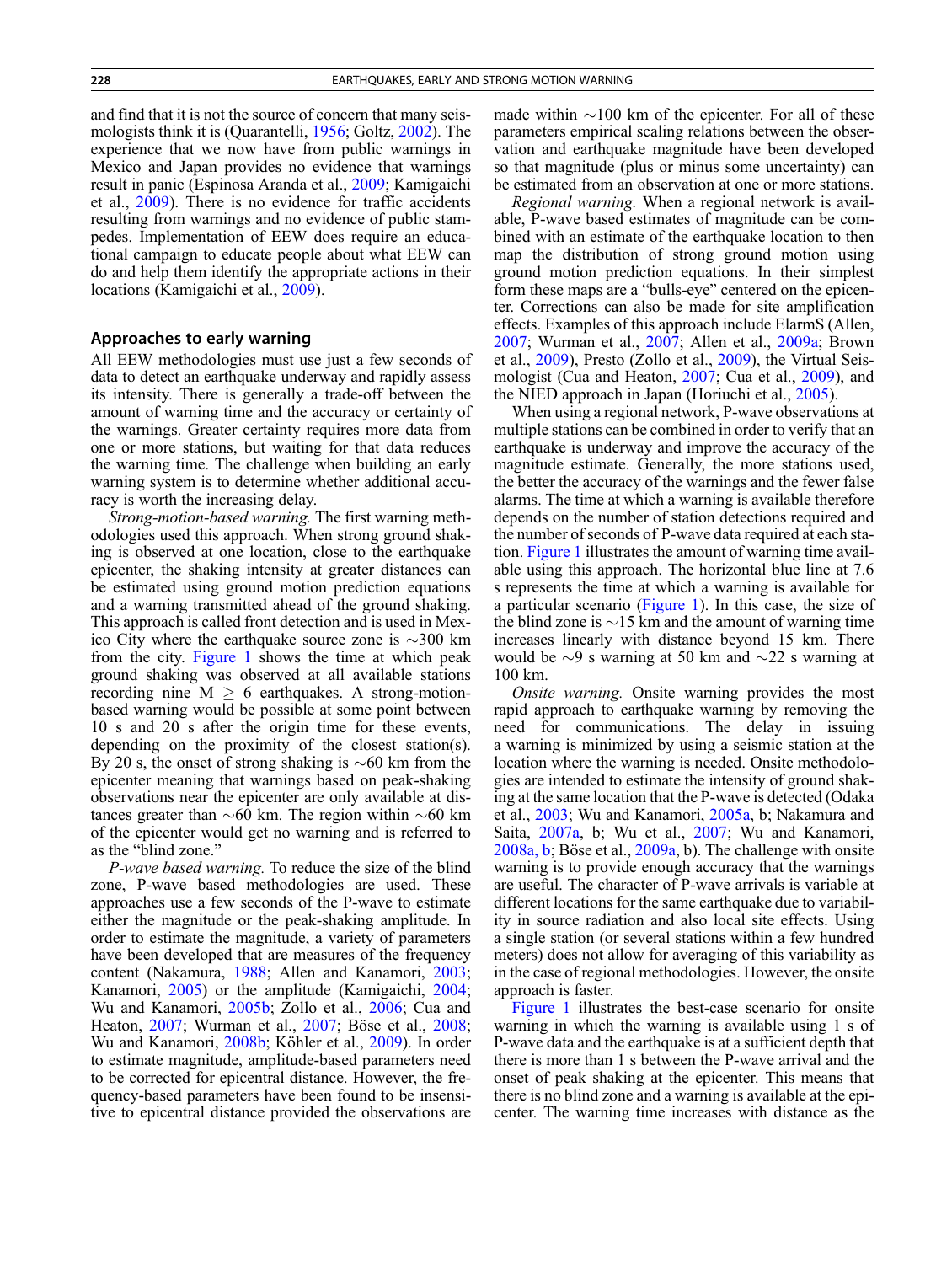

<span id="page-3-0"></span>Earthquakes, Early and Strong Motion Warning, Figure 1 Plot showing the time of observed peak shaking for large magnitude events and illustrating the time at which warnings could be available using various methods. The time of peak shaking was determined for all available stations in nine  $M \ge 6$  earthquakes from California (triangles, magnitudes 6.0, 6.5, 6.7, 7.1, 7.1, and 7.5) and Japan (circles, magnitudes 7.0, 7.1, and 7.3) and is plotted as a function of epicentral distance. All events are crustal earthquakes with epicentral depths of 21 km or less. The red shaded region illustrates the approximate interval of strong shaking when most of the peak-shaking observations are made. Note that there are few observations close to the epicenter due to the stations spacing of networks in California and Japan. The P-wave (solid black line) and S-wave (dashed black line) arrival times for a 10 km depth earthquake are also shown. The blue line and arrows illustrate available warning times for a regional P-wave based warning system. The horizontal line is the time at which a warning is available. It assumes that the required number of stations for a warning have detected a P-wave once the P-wave front reaches 25 km (at 4.6 s), that 1 s of P-wave is required to estimate magnitude (available at 5.6 s), and that an additional 2 s is needed for communications. The purpose-built seismic network in Japan provides data to the network centers within 1 s, and we assume that an additional 1 s is required to get the warning out to users. This means that the warning reaches users at 7.6 s after the origin time. The onset of strong shaking has reached  $\sim$ 15 km from the epicenter at this time. The available warning time increases linearly (shown by blue arrows) from 0 s at 15 km to  $\sim$ 22 s at 100 km. The green line and arrows illustrate the available warning time using the onsite P-wave based warning approach. It is assumes that 1 s of P-wave data is needed and the time of warning (green line) is therefore 1 s after the P-wave arrival. As shown, it is possible to provide a warning at the epicenter if the earthquake is more than  $\sim$ 10 km deep meaning there could be no blind zone. The warning time then increases with distance as the time between the P-wave arrival and peak shaking increases. Warning times (*green arrows*) range from  $\sim$ 2 s at 10 km to  $\sim$ 12 s at 100 km.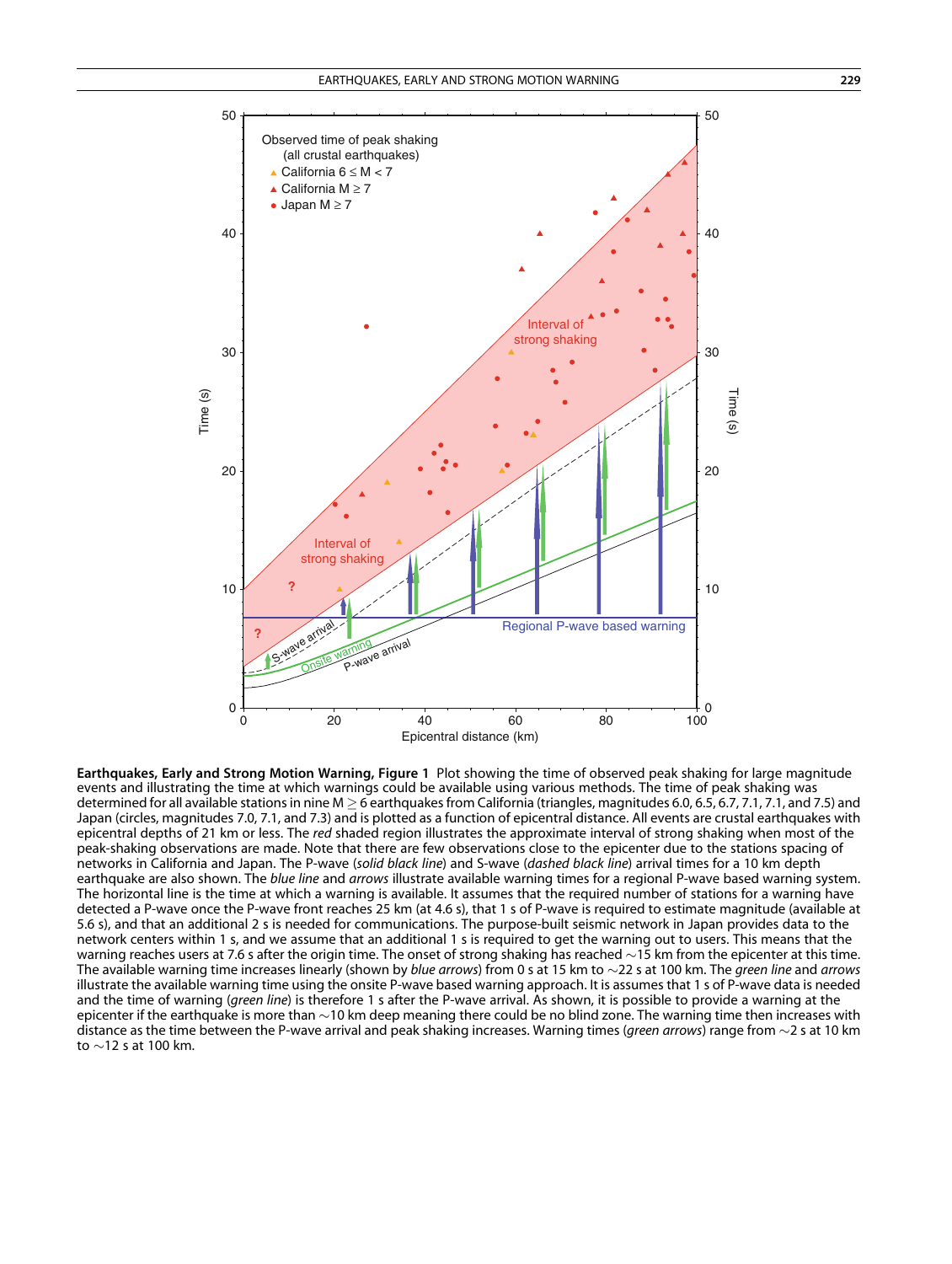time-separation of the P-wave and peak shaking increases. Typical warning times are  $\sim$ 2 s at 10 km,  $\sim$ 7 s at 50 km, and  $\sim$ 12 s at 100 km. The onsite approach provides the most warning close to the epicenter. However, for locations at greater distances, regional warning provides more warning time that onsite warning as alerts are transmitted electronically ahead of ground motion. In the scenarios shown in [Figure 1,](#page-3-0) the crossover when the regional method provides more warning than onsite is at  $\sim$ 35 km.

# Implementations of early warning

There are currently two large-scale implementations of early warning in Mexico and Japan ([Figure 2](#page-5-0)). The first public system started to provide warnings to Mexico City in 1993. It was built following the 1985 M8.1 earthquake that killed 10,000 people in the city. The system uses a line of seismometers deployed near the coastline to detect offshore earthquakes and transmit the warning 300 km to the city ahead of strong shaking (Espinosa Aranda et al., [1995\)](#page-6-0). The offset between the source region and the city allows the use of a front detection approach and still provides more than 60 s of warning time. These warnings are broadcast by 58 radio stations and 6 TV channels in the city. There are also more than 250 users who receive the warning through dedicated radio links including schools and universities, emergency and civil protection agencies, government buildings, and the subway system.

Japan Railways first began to experiment with early warning in the 1960s. These systems became increasingly sophisticated including the first P-wave based application of UrEDAS in the 1980s (Nakamura, [1988](#page-6-0)). With the growth of computerized communication systems in the 1990s automated remote sensing of earthquakes expanded. Following the 1995 Kobe earthquake that killed 6,000 people, Japan installed dense seismic networks across the entire country (Okada et al., [2004\)](#page-6-0). This network led to the development and implementation of a nationwide regional warning system that became operational in 2007 and is operated by the Japan Meteorological Agency (JMA). These warnings are now broadcast by the majority of TV and radio stations in Japan, through the government operated J-Alert system that issues warnings to municipalities (many of which relay the warning to loudspeaker systems in public spaces), by cell phone companies, and by a myriad of private providers and purpose-built consumer devices (Kamigaichi et al., [2009\)](#page-6-0). The various Japanese systems use both onsite and regional warning systems. In the 2004  $M_w$ 7.2 Niigata earthquake the emergency brakes of one of the bullet trains were triggered by the onsite UrEDAS system (Nakamura and Saita, [2007a\)](#page-6-0), and the regional warning system operated by JMA has issued warnings for multiple earthquakes including the 2008  $M_{\rm w}$ 7.2 Iwate-Miyagi Nairiku earthquake (Kamigaichi et al., [2009\)](#page-6-0).

Smaller scale and user-specific warning systems have also been implemented in various locations around the world. In Bucharest, warnings are provided to a nuclear research facility (Ionescu et al., [2007\)](#page-6-0). Istanbul has

warning systems for a power plant and a large banking building, and a more general use warning system has also been implemented in the last few years using a new strong motion network (Alcik et al., [2009](#page-6-0)). In Taipei, a test warning system provided warnings to the rail system, the university, and a hospital (Wu and Teng, [2002](#page-7-0)). Finally, in the US, a temporary warning system was implemented following the 1989 Loma Prieta earthquake (Bakun et al., [1994](#page-6-0)).

Testing of early warning methodologies is now underway on an increasing number of regional seismic networks around the world. This includes networks in California, China, Italy, at the Pacific Tsunami Warning Center, and in Switzerland [\(Figure 2\)](#page-5-0). In many of these cases the technical feasibility of providing warnings has been demonstrated. Whether these test systems will transition to implementation of public warning systems will therefore be largely determined by financial, political, and sociological factors.

#### Summary

The last decade has seen rapid development of earthquake early warning methodologies (e.g., Gasparini et al., [2007](#page-6-0); Allen et al., [2009b](#page-6-0), c) by multiple research groups around the world. A range of methodologies has been developed that generate warnings based on observations of strong shaking near the epicenter, estimation of shaking hazard maps using P-wave detections across a network, and single-station detections of P-waves to estimate hazard at the same location. Warning times typically range from a few seconds to tens of seconds with an upper limit of around 1 min. With all these methodologies there is a trade-off between the accuracy of the warning and the amount of warning time. The challenge is to identify the optimal threshold at which to provide a warning.

There are now several implementations of public warning systems around the world, most notably in Mexico and Japan. These provide insight to the potential uses of earthquake alerts, which fall into three categories. Personal protection is about actions of individuals to protect themselves. For individuals it is important to identify "safe-zones" at home and work. These are spaces that are reachable within a few seconds where they will be protected from falling hazards. Automated mechanical control can be used to further reduce the impacts of earthquakes. This category includes slowing trains, opening elevators at the nearest floor, and isolating sensitive or hazardous machinery or chemicals. Finally, early warning can provide situational awareness information to large organizations that may be used to limit cascading failures and initiate response. This information could be available before much of the shaking, and therefore increases the likelihood that the information can be transmitted before communications are lost.

While 5 years ago there were many technical questions about the feasibility of earthquake early warning, today the primary hurdles to implementation are financial,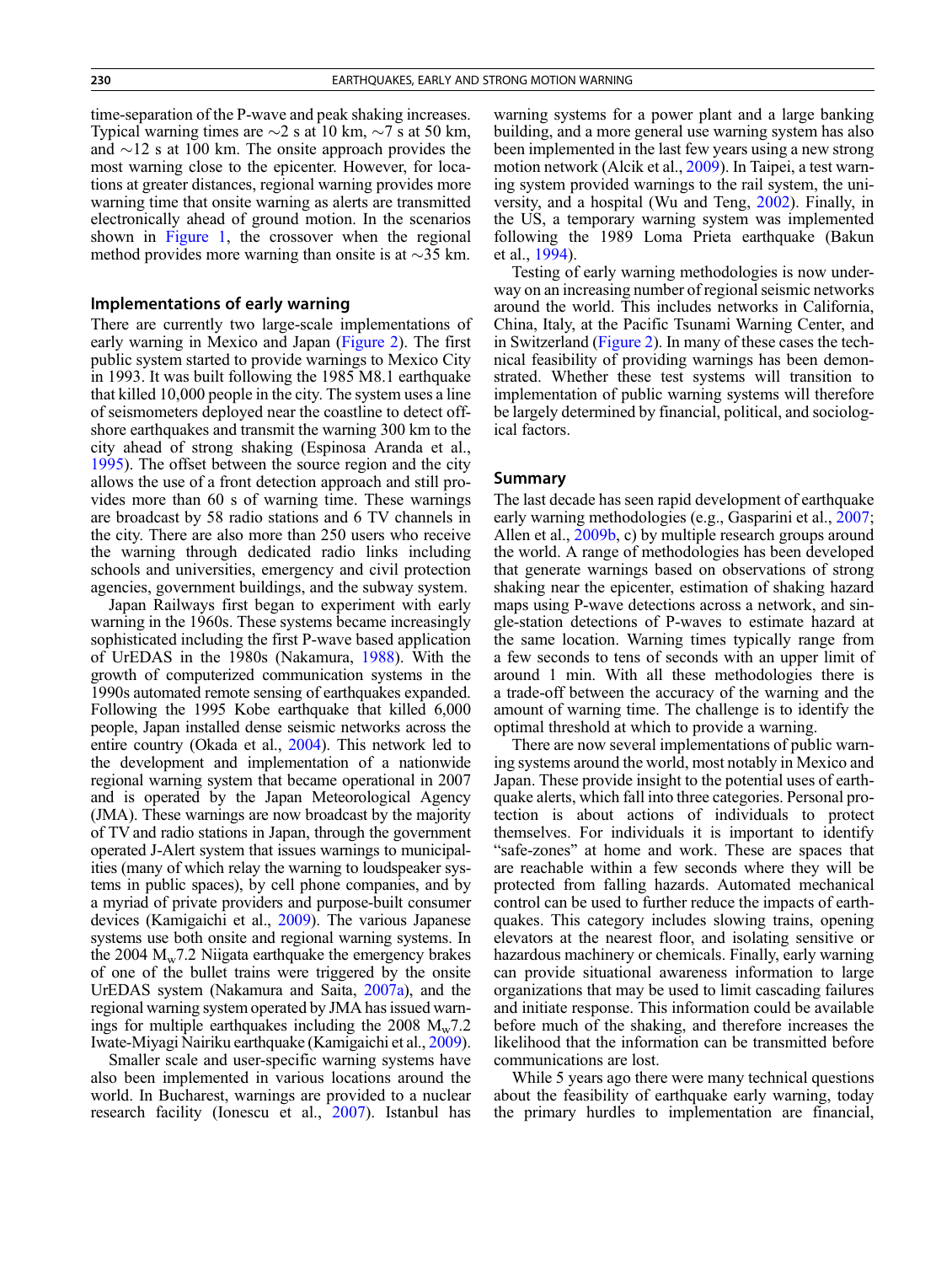<span id="page-5-0"></span>

**Earthquakes, Early and Strong Motion Warning, Figure 2** Map of seismic hazard around the world (pink represents the greatest hazard) showing regions where<br>earthquake early warnings are currently being provided (blue label earthquake early warnings are currently being provided (blue labels) and the regions where real-time testing on existing seismic networks is underway (green labels) (after Giardini, [1999\)](#page-6-0).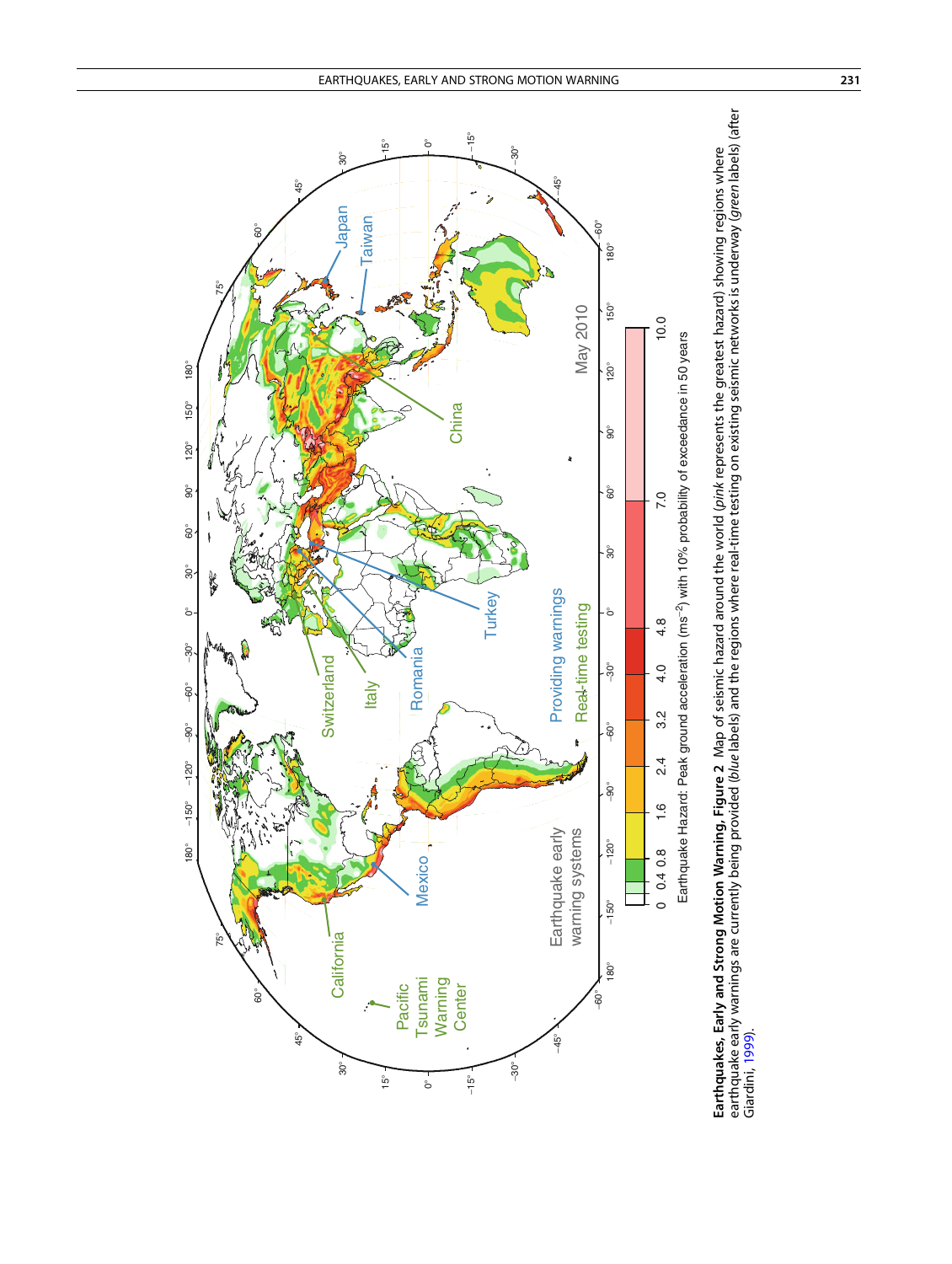political, and sociological. The existing public warning systems in Mexico and Japan were built following major destructive earthquakes. The challenge for the hazard mitigation communities in other countries is to generate the necessary will to implement these systems before the next earthquake.

# Bibliography

- Alcik, H., Ozel, O., Apaydin, N., and Erdik, M., 2009. A study on warning algorithms for Istanbul earthquake early warning system. Geophysical Research Letters, 36, L00B05.
- Allen, C. R., 1976. Responsibilities in earthquake prediction. Bulletin Seismological Society of America, 66, 2069–2074.
- Allen, R. M., 2007. The ElarmS earthquake warning methodology and application across California. In Gasparini, P., and Zschau, J. (eds.), Seismic Early Warning. New York: Springer, pp. 21–44.
- Allen, R. M., and Kanamori, H., 2003. The potential for earthquake early warning in southern California. Science, 300, 786–789.
- Allen, R. M., Brown, H., Hellweg, M., Khainovski, O., Lombard, P., and Neuhauser, D., 2009a. Real-time earthquake detection and hazard assessment by ElarmS across California. Geophysical Research Letters, 36, L00B08, doi:10.1029/2008GL036766.
- Allen, R. M., Gasparini, P., and Kamigaichi O. (eds.), 2009b. Earthquake early warning. Seismological Research Letters, 80, 682–782.
- Allen, R. M., Gasparini, P., and Kamigaichi, O. (eds.), 2009c. New methods and applications of earthquake early warning. Geophysical Research Letters, 36, L00B05, L00B08, L00B03, L00B04, L00B02, L00B06, L00B01, L00B07.
- Allen, R. M., Gasparini, P., Kamigaichi, O., and BöSe, M., 2009d. The status of earthquake early warning around the world: an introductory overview. Seismological Research Letters, 80, 682–693, doi:610.1785/gssrl.1780.1785.1682.
- Bakun, W. H., Fischer, F. G., Jensen, E. G., and Vanschaack, J., 1994. Early warning system for aftershocks. Bulletin Seismological Society of America, 84, 359–365.
- Böse, M., Wenzel, F., and Erdik, M., 2008. PreSEIS: a neural network-based approach to earthquake early warning for finite faults. Bulletin Seismological Society of America, 98, 366–382.
- Böse, M., Hauksson, E., Solanki, K., Kanamori, H., and Heaton, T. H., 2009a. Real-time testing of the on-site warning algorithm in southern California and its performance during the July 29 2008 Mw5.4 Chino Hills earthquake. Geophysical Research Letters, 36, L00B03, doi:10.1029/2008GL036366.
- Böse, M., Hauksson, E., Solanki, K., Kanamori, H., Wu, Y.-M., and Heaton, T., 2009b. A new trigger criterion for improved realtime performance of on-site early warning in southern California. Bulletin Seismological Society of America, 99, 897–905.
- Brown, H., Allen, R. M., and Grasso, V. F., 2009. Testing ElarmS in Japan. Seismological Research Letters, 80, 727–739, doi:710.1785/gssrl.1780.1785.1727.
- Cua, G., and Heaton, T., 2007. The Virtual Seismologist (VS) method: a Bayesian approach to earthquake early warning. In Gasparini, P., Manfredi, G., and Zschau, J. (eds.), Earthquake Early Warning Systems. Berlin: Springer, pp. 97–132.
- Cua, G., Fischer, M., Heaton, T., Wiemer, S., and Giardini, D., 2009. Real-time performance of the virtual seismologist method in southern California. Seismological Research Letters, 80, 740– 748, doi:710.1785/gssrl.1780.1785.1740.
- Espinosa Aranda, J. M., Jimenez, A., Ibarrola, G., Alcantar, F., Aguilar, A., Inostroza, M., and Maldonado, S., 1995. Mexico city seismic alert system. Seismological Research Letters, 66, 42–52.
- <span id="page-6-0"></span>Espinosa Aranda, J. M., Cuellar, A., Garcia, A., Ibarrola, G., Islas, R., and Maldonado, S., 2009. Evolution of the Mexican Seismic

Alert System (SASMEX). Seismological Research Letters, 80, 682–693, doi:610.1785/gssrl.1780.1785.1682.

- Gasparini, P., Manfredi, G., and Zschau, J., 2007. Earthquake Early warning systems. Berlin: Springer, p. 350.
- Giardini, D., 1999. The global seismic hazard assessment program (GSHAP) - 1992/1999. Annali Di Geofisica, 42, 957–974.
- Goltz, J. D., 2002. Introducing earthquake early warning in California: a summary of social science and public policy issues. Report of California Office of Emergency Services by the Caltech Seismological Laboratory, Disaster Assistance Division. Pasadena, California.
- Horiuchi, S., Negishi, H., Abe, K., Kamimura, A., and Fujinawa, Y., 2005. An automatic processing system for broadcasting earthquake alarms. Bulletin Seismological Society of America, 95, 708–718.
- Ionescu, C., Böes, M., Wenzel, F., Marmureanu, A., Grigore, A., and Marmureanu, G., 2007. An early warning system for deep Vrancea (Romania) earthquakes. In Gasparini, P., Manfredi, G., and Zschau, J. (eds.), Earthquake Early Warning Systems. Berlin: Springer, pp. 343–349.
- Kamigaichi, O., 2004. JMA earthquake early warning. Journal of the Japan Association for Earthquake Engineering, 4, 134–137.
- Kamigaichi, O., Saito, M., Doi, K., Matsumori, T., Tsukada, S., Takeda, K., Shimoyama, T., Nakamura, K., Kiyomoto, M., and Watanabe, Y., 2009. Earthquake early warning in Japan – warning the general public and future prospects. Seismological Research Letters, 80, 717–726, doi:710.1785/gssrl.1780.1785.1717.
- Kanamori, H., 2005. Real-time seismology and earthquake damage mitigation. Annual Review of Earth and Planetary Sciences, 33, 195–214.
- Köhler, N., Cua, G., Wenzel, F., and Böse, M., 2009. Rapid source parameter estimations of southern California earthquakes using PreSEIS. Seismological Research Letters, 80, 748–754, doi:710.1785/gssrl.1780.1785.1748.
- Nakamura, Y., 1988. On the urgent earthquake detection and alarm system (UrEDAS). In Proceedings of the 9th World Conference on Earthquake Engineering, Vol. 7, pp. 673–678.
- Nakamura,  $\bar{Y}$ , and Saita, J., 2007a. UrEDAS, the earthquake warning system: today and tomorrow. In Gasparini, P., Manfredi, G., and Zschau, J. (eds.), Earthquake Early Warning Systems. Berlin/Heidelberg: Springer, pp. 249–282.
- Nakamura, Y., and Saita, J., 2007b. FREQL and AcCo for a quick response to earthquakes. In Manfredi, G., Zschau, J., and Gasparini, P. (eds.), Earthquake Early Warning Systems. Berlin/ Heidelberg: Springer, pp. 307–324.
- Odaka, T., Ashiya, K., Tsukada, S., Sato, S., Ohtake, K., and Nozaka, D., 2003. A new method of quickly estimating epicentral distance and magnitude from a single seismic record. Bulletin Seismological Society of America, 93, 526–532.
- Okada, Y., Kasahara, K., Hori, S., Obara, K., Sekiguchi, S., Fujiwara, H., and Yamamoto, A., 2004. Recent progress of seismic observation networks in Japan – Hi-net, F-net, K-NET, KiK-net. Earth, Planets and Space, 56, xv-xxviii.
- Quarantelli, H., 1956. The Condition of Panic. Chicago: University of Chicago.
- Working Group on California Earthquake Probabilities, 2007. The Uniform California Earthquake Rupture Forecast, Version 2 (UCERF 2), US Geological Survey, p.104.
- Wu, Y.-M., and Kanamori, H., 2005a. Experiment on an onsite early warning method for the Taiwan early warning system. Bulletin Seismological Society of America, 95, 347–353.
- Wu, Y.-M., and Kanamori, H., 2005b. Rapid assessment of damage potential of earthquakes in Taiwan from the beginning of P waves. Bulletin Seismological Society of America, 95, 1181–1185.
- Wu, Y.-M., and Kanamori, H., 2008a. Exploring the feasibility of on-site earthquake early warning using close-in records of the 2007 Noto Hanto earthquake. Earth, Planets and Space, 60, 155–160.